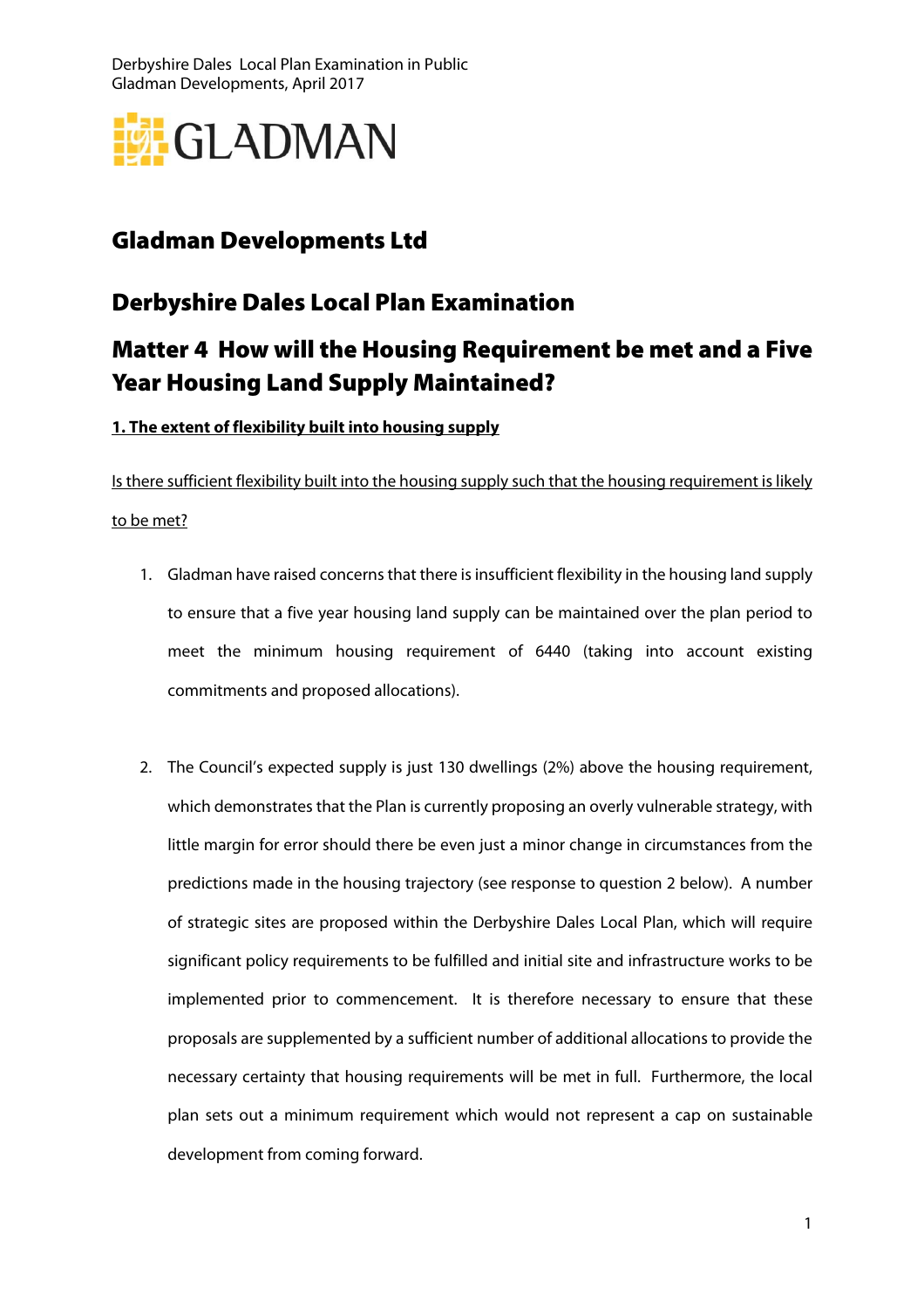- 3. Gladman would propose that mechanisms are put in place within the Local Plan to provide greater certainty that the Local Plan target can be met and that a rolling five year housing supply can be maintained, this should include:
	- The allocation of additional sites adjacent to sustainable settlements
	- Suitable policy wording to establish how the local planning authority will respond in circumstances where it is identified that the ability to meet the overall housing requirement and maintain a rolling five year housing land supply over the plan period has altered from that which is initially expected.

#### **2. The Housing Trajectory**

Is the housing trajectory set out in the Strategic Housing and Economic Land Availability Assessment (SHELAA) and at Appendix 3 of the LP realistic taking into account past completion rates? Are build rates of 30 dwellings per annum (dpa) from larger sites realistic and supported by evidence?

4. The housing trajectory sets ambitious predictions for the delivery of new housing when considered against past completion rates. Suitable caution is required when making assumptions on delivery rates within the trajectory, which must be based on suitably robust evidence.

#### Is there any updated information on commitments and completions to inform the examination?

5. Gladman note this question and will consider any information submitted by the Council in relation to its housing trajectory and housing land supply prior to the Matter 4 hearing.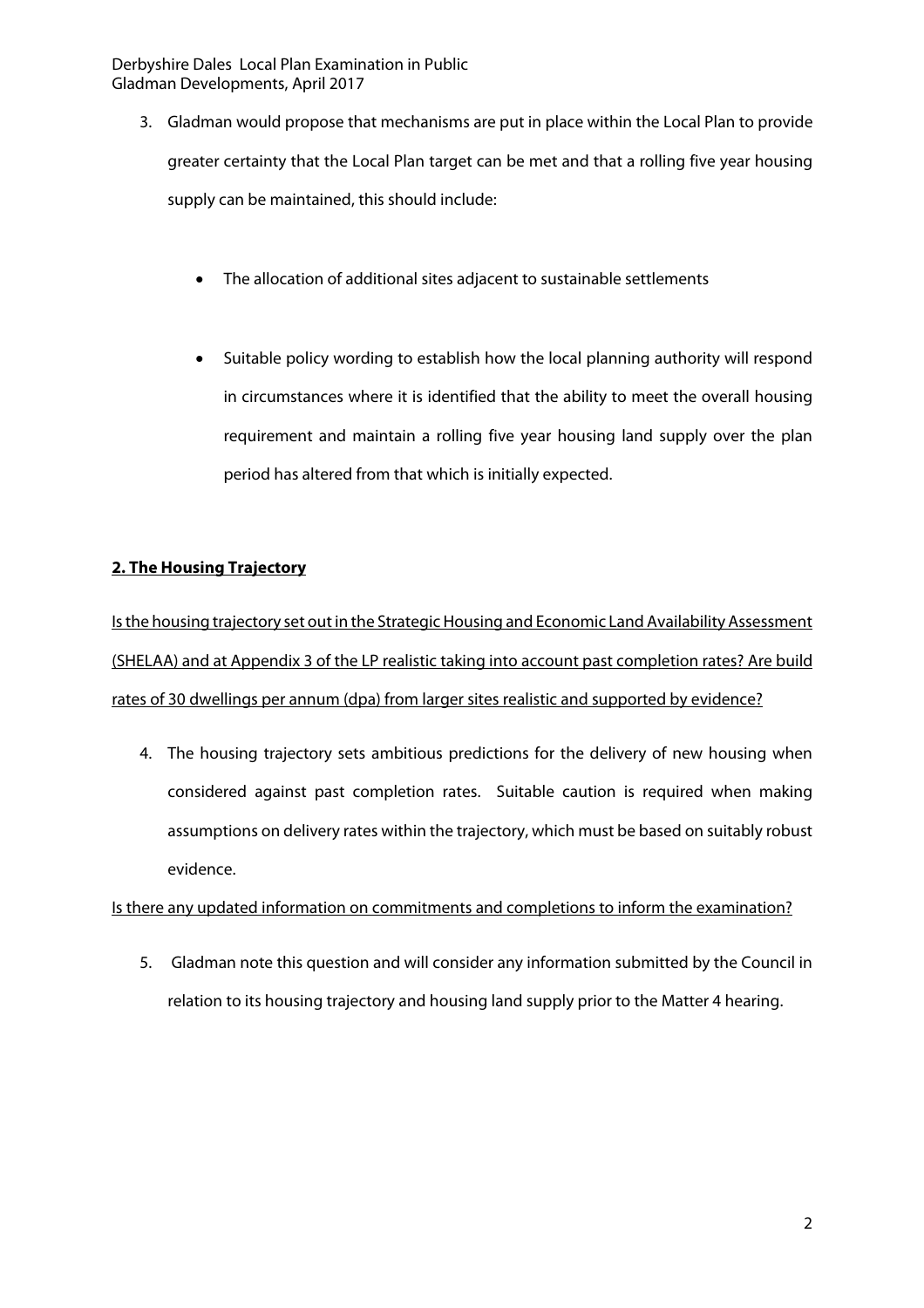#### **3. Delivery from commitments and allocations**

Is the delivery of some 74% of commitments and 36% of allocations within the first 5 years of the LP realistic?

- 6. All assumptions on lead in times and delivery rates should be based on robust evidence, providing the necessary information to justify the figures contained in the 5 year housing land supply.
- 7. Any delivery assumptions applied to the Council's larger strategic sites must be clearly justified and any risks to delivery highlighted. Progress will then need to be closely monitored to ensure that these sites are delivered at the expected rate and timescales identified. An overreliance on such sites would represent an unnecessary risk to delivery of the housing requirement and without suitable contingency would result in the continuation of housing land supply issues in Derbyshire Dales.

### **4. Constraints to delivery in general terms**

are the strategic housing allocations deliverable having regard to the infrastructure requirements and constraints affecting them?

8. The strategic housing allocations have the ability to be brought forward for development during the plan period. It is however notable that the Local Plan relies heavily on large scale major strategic sites, which will introduce significant delivery challenges and in some cases the development of the site could reasonably be considered to be aspirational rather than deliverable. Such large scale sites will require major infrastructure works to be undertaken and have a number of constraints such as flooding, transport and contaminated land that will need to be addressed (the latter being particularly pertinent where former industrial land is proposed to be brought back into use). These constraints can have a major impact on delivery and create uncertainties in terms of viability. In the context of deliverability there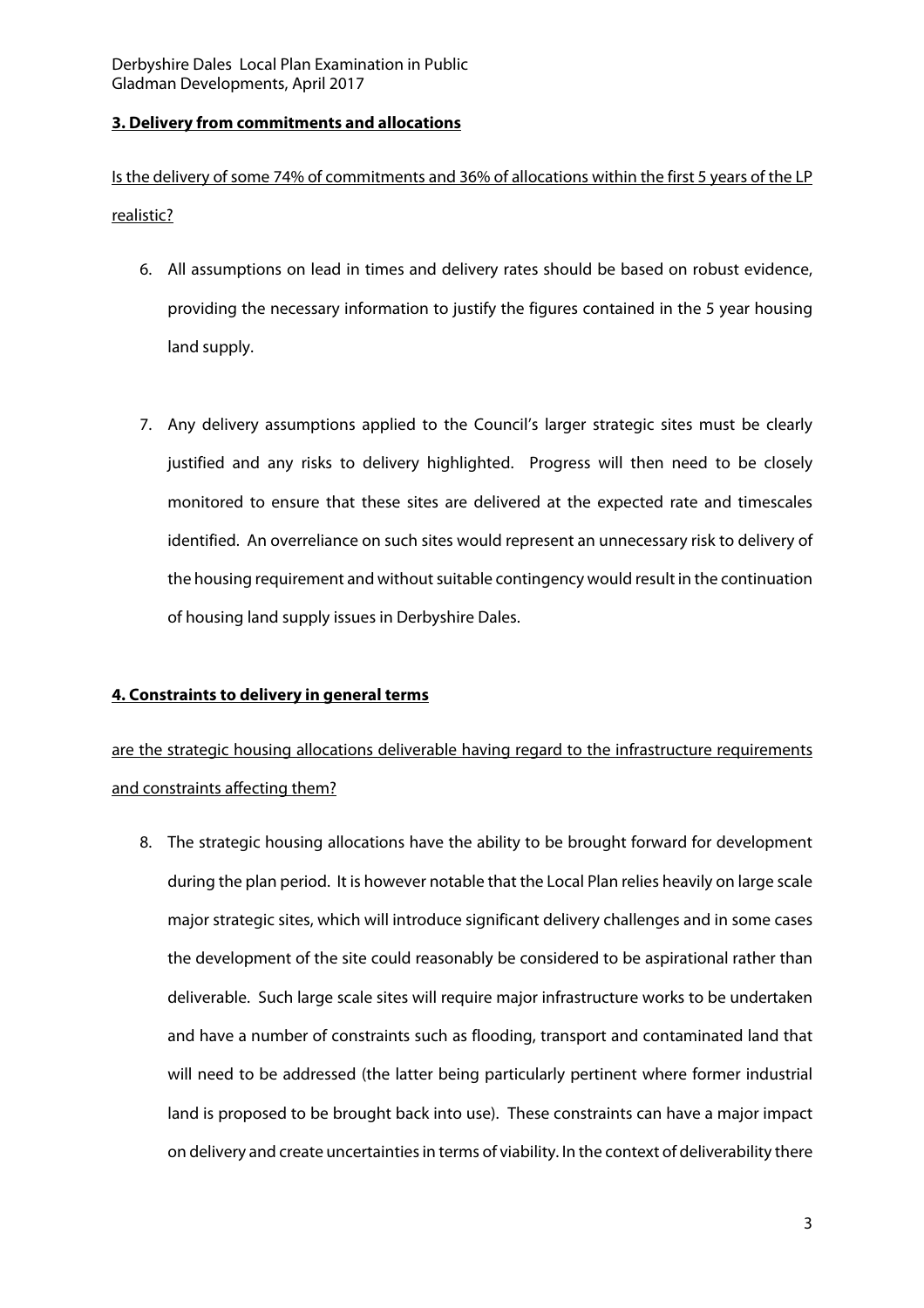> is, as a result, concern that a 5 year supply of housing land (as required by paragraph 47 of the NPPF) cannot be demonstrated and that it is unlikely these sites will be delivered at the level that is anticipated over the plan period. Greater choice and flexibility is therefore required in terms of size and location of housing sites to provide sufficient certainty that the housing requirement will 'at least' be met.

What are the implications for meeting the housing requirement if one or more of the strategic housing allocations do not come forward?

- 9. There would be significant implications should one or more of the strategic sites not come forward (or not come forward at the rates anticipated). Fundamentally, any failure to deliver housing in the manner anticipated would result in a situation where the Council would be unable to maintain a five year supply of housing land or meet its housing requirement in full over the plan period.
- 10. Gladman are of the view that further sites should be identified through allocation within the Local Plan in order to ensure that any delays in the delivery of housing from strategic sites can be managed effectively without triggering the need for a lengthy local plan review.

#### **5. Housing implementation strategy**

Are the provisions of Chapter 9 of the LP (Implementation and Monitoring) sufficient to meet the requirement for a Housing Implementation Strategy?

11. Gladman are concerned that the provisions set out in Chapter 9 (Implementation and Monitoring) are insufficiently detailed and does not represent an approach that gives certainty that a positive response should it become apparent through monitoring that a five year housing land supply will not be maintained.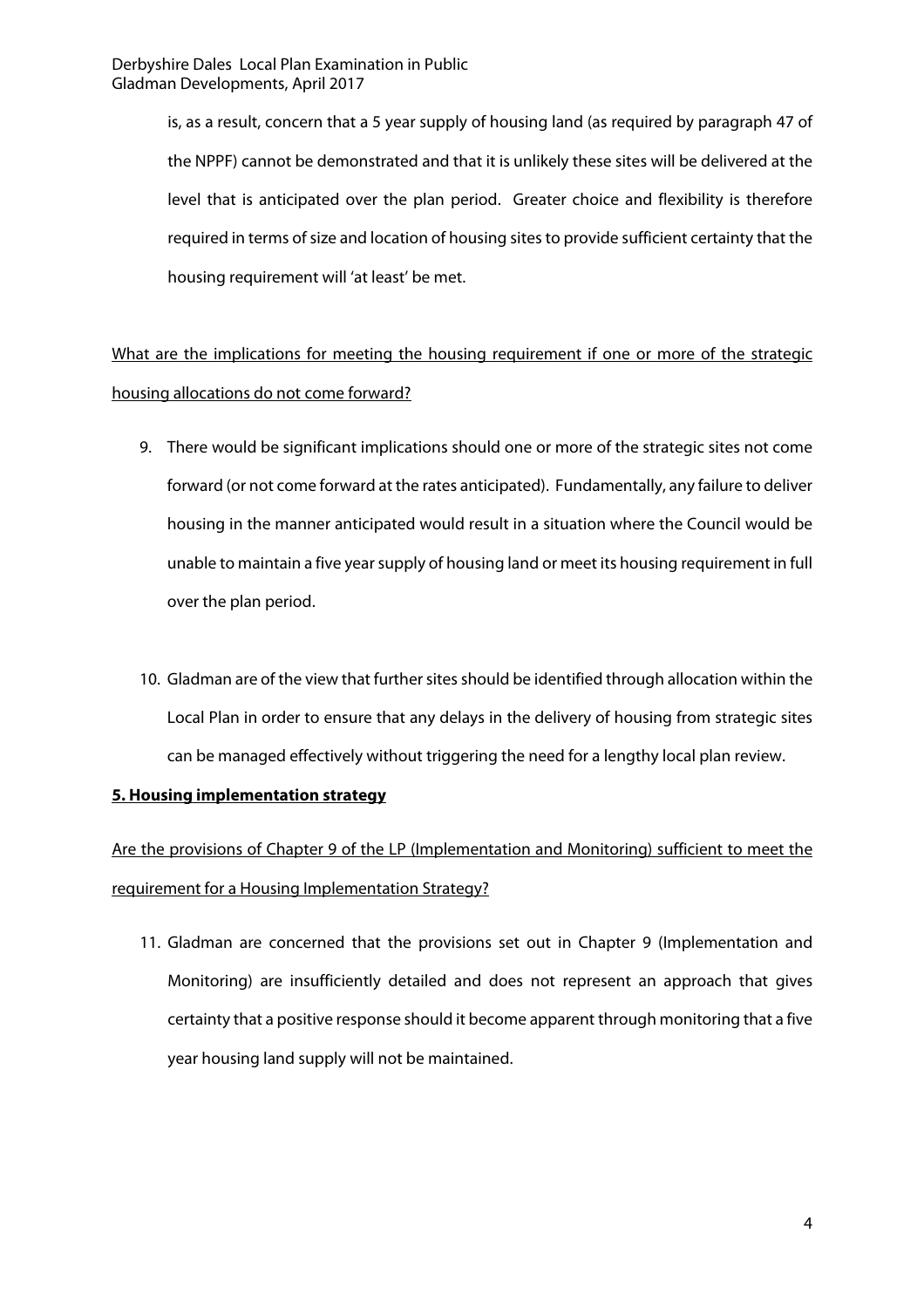#### **6. The wording of housing supply policies**

How is Policy HC1 (and any other relevant policies) to be modified to respond to a shortfall in the five year housing land supply?

- 12. Gladman note from the Council's response to the Inspector's Preliminary Questions, Clarification and Comments Relating to Soundness (Healthy and Sustainable Communities – Chapter 6), that prior to the commencement of the hearing sessions, a modification to Policy HC1 will be prepared. Where appropriate, Gladman will comment on this proposed modification at the relevant hearing and comment further during any associated consultation period relating to proposed main modifications if necessary.
- 13. In order to ensure that any shortfall in housing land supply that is observed over the plan period is addressed as expeditiously as possible, suitable mechanisms should be built into the Local Plan:
	- The first is to introduce further land through the allocation of additional small and medium sized sites (in the range of 0-200 dwellings) through Policies S6 and HC2. Gladman are of the view that a contingency of 20% should be built into the Plan to provide greater certainty from the outset that the Local Plan will enable the area to at least meet its housing requirement. This approach will also support the Local Plan in achieving the aspirations of the Government's recent Housing White Paper that seek to support small and medium sized house builders in re-establishing themselves as major contributors to the delivery of the housing. Paragraph A55 of the White Paper indicates that the Government aspire to "promote a good mix of sites and increase the supply of land available to small and medium-sized housebuilders – something that will help to diversify the housebuilding sector and encourage more competition".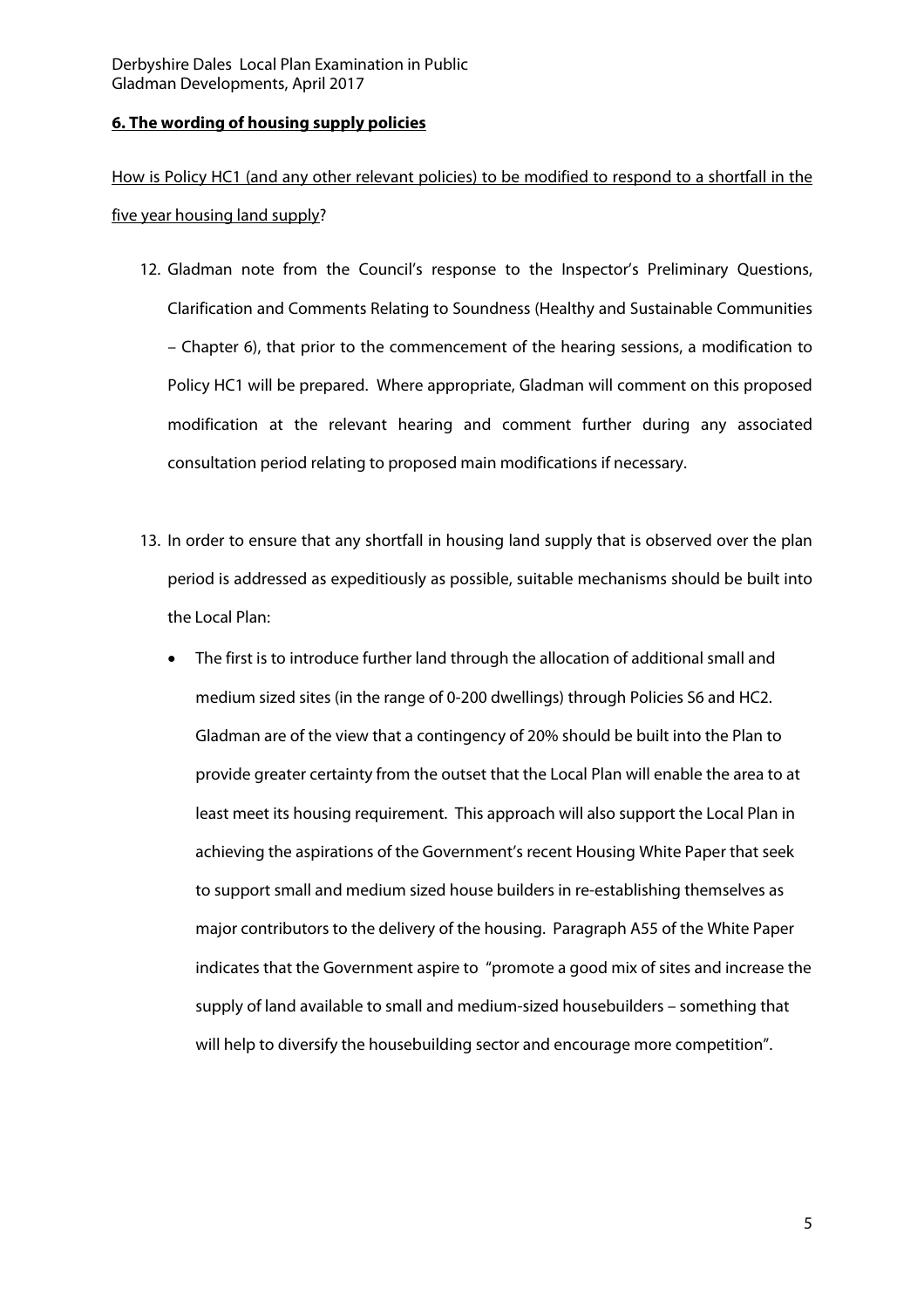- The second is to introduce suitably flexible policy wording to ensure that sustainable development opportunities can be considered favourably should it be evident through monitoring that the Council's five year housing land supply is vulnerable.
- 14. Gladman believe that the following modification would ensure that a suitably positive policy approach is put in place for Derbyshire Dales that will enable the level of housing required to meet the Local Plan requirement, including the consideration of sustainable housing proposals outside settlement development boundaries in locations that are well related to the settlement hierarchy:

#### **POLICY HC1: Location of Housing Development**

The District Council will ensure provision is made for **to significantly boost the supply of** housing, taking into account all other policies in this Local Plan by:

- Supporting the development of specific sites through new site allocations in the Local or a Neighbourhood Plan **to provide an initial contingency of 20% above the Local Plan requirement.**
- **Supporting the allocation of new housing sites within Neighbourhood Plans**
- Promoting the effective reuse of land by encouraging housing development including redevelopment, infill conservation of existing dwellings and the change of use of existing building to housing, on all sites suitable for that purpose.
- Supporting housing development on unallocated sites in accordance with the defined Settlement Hierarchy.
- Encouraging the inclusion of housing in mixed use schemes where housing can be accommodated in an acceptable manner without compromising other planning objectives.
- Supporting development identified through a Community Right to Build Order.
- Supporting self-build housing schemes where there is an identified need.
- Supporting development promoted through a community land trust.

The Council will monitor actual and forecast provision through the Monitoring Report and its housing trajectory to ensure that there is a five year supply of deliverable housing sites against the housing requirement of the Local Plan is maintained. **If at any point in the**